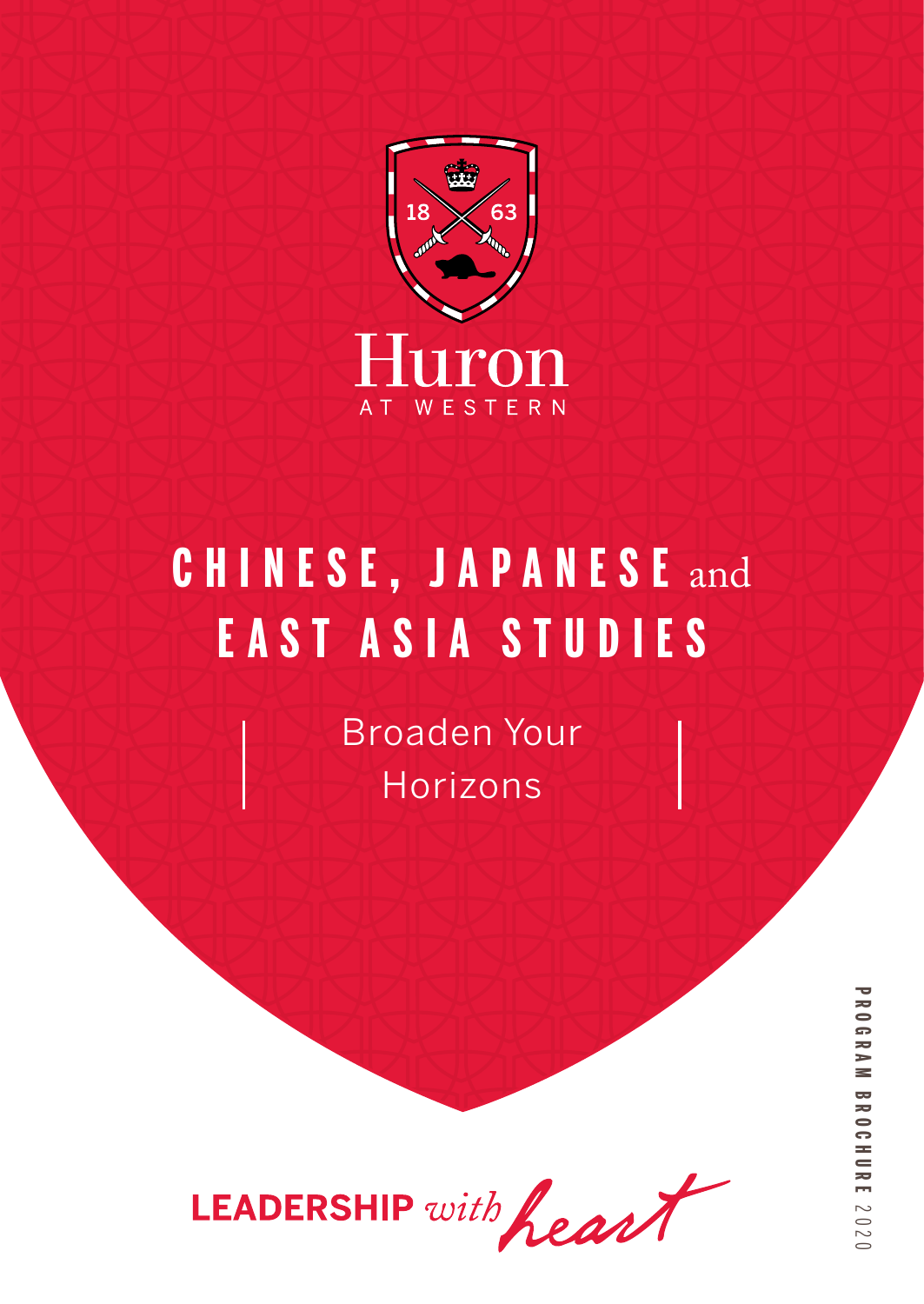## **CHINESE, JAPANESE** and **EAST ASIA STUDIES**

# EXPLORE EAST ASIA'S ROLE IN THE WORLD

TO BE AN EFFECTIVE GLOBAL CITIZEN, YOU NEED TO BROADEN YOUR PERSPECTIVE BEYOND YOUR OWN BACKYARD AND UNDERSTAND A WIDE RANGE OF GLOBAL FORCES IN ORDER TO NAVIGATE OUR RAPIDLY CHANGING INTERCONNECTED WORLD.

What better way to develop these insights than by building an awareness of the business, religion, politics, language and culture of one of the most influential areas in the world today — China, Japan and East Asia.

Distinguish yourself as a leader who can bridge North American and East Asian organizations. Develop the cultural sensitivity and foundational understanding about how different perspectives can be balanced to motivate action and achieve economic and social good.

## THE HURON ADVANTAGE

**At Huron, you'll find a highly flexible program featuring small, intimate classes, personalized coaching and opportunities for imaginative, independent research and hands-on learning. Prepare to become immersed in the beauty, complexity and intrigue of East Asia.**

#### **DAVID DENIS** | YEAR 3

**BA in East Asia Studies** 

*"All my professors have been nothing but supportive and have challenged my learning in powerful ways. They really care about seeing you succeed. At Huron, you really feel like a member of a community, not just a student number or a statistic. Everyone knows everyone here; it's like a big family. If you want to just cruise through school unnoticed, don't come here. But if you want to connect, get involved and challenge yourself to learn, grow and find success, I would encourage you to check out Huron."*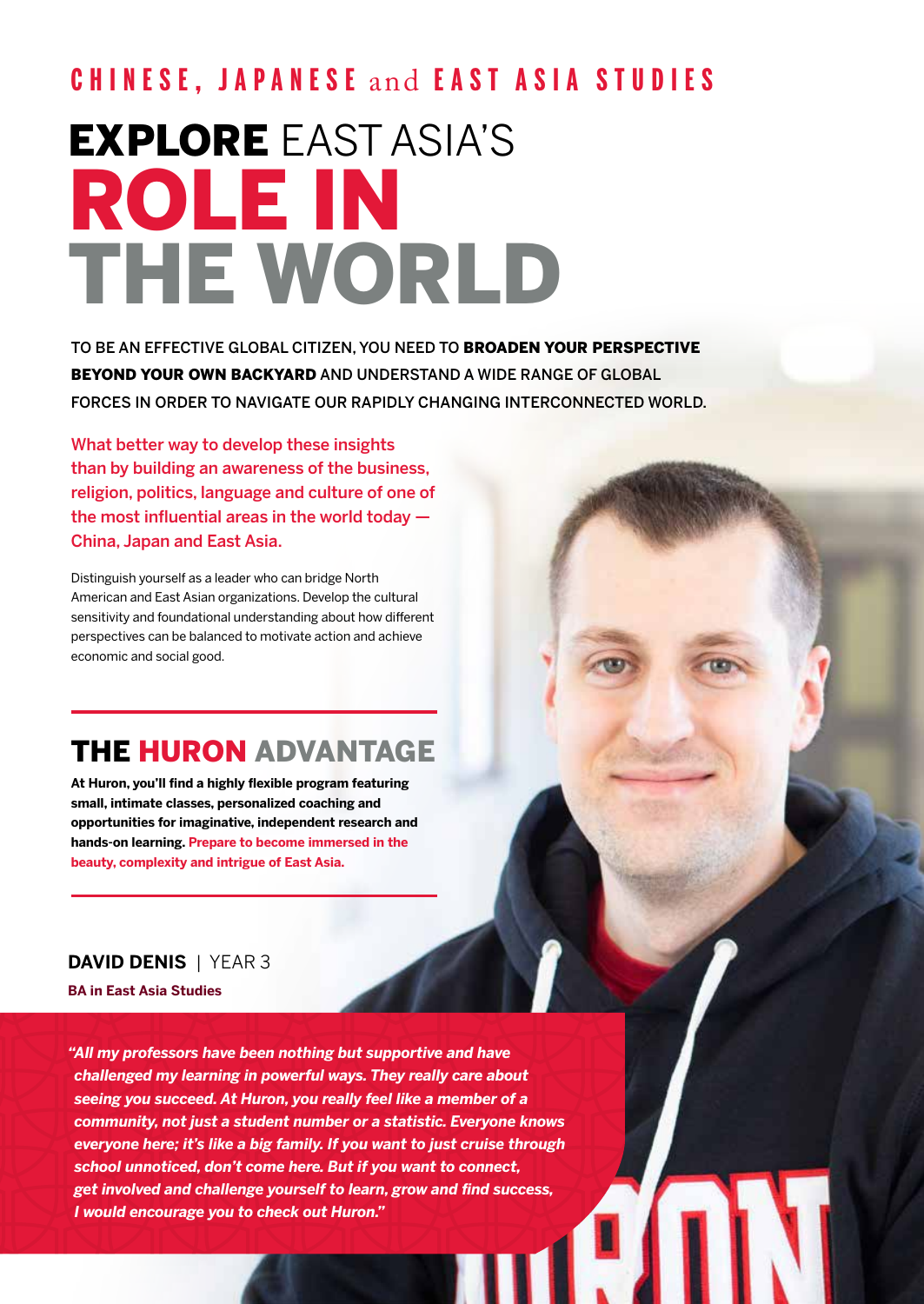## FIRST YEAR: UNLIMITED POSSIBILITIES

#### Your first year is all about exploration and discovery.

**During this time, there are minimal required courses so you can try out a wide variety of subjects and disciplines. Learn about something completely new. Find your passion.**

| <b>Program options</b>                    | <b>Honors</b><br><b>Specialization</b> | <b>Specialization</b> | <b>Major</b> | <b>Minor</b> |
|-------------------------------------------|----------------------------------------|-----------------------|--------------|--------------|
| <b>East Asia Studies</b>                  |                                        |                       |              |              |
| <b>Japanese Studies</b>                   |                                        |                       |              |              |
| <b>Japanese</b>                           |                                        |                       |              |              |
| <b>Japan Studies</b>                      |                                        |                       |              |              |
| <b>China Studies</b>                      |                                        |                       |              |              |
| <b>Chinese Business</b><br>Communications |                                        |                       |              |              |
| <b>Chinese Studies</b>                    |                                        |                       |              |              |
| Chinese                                   |                                        |                       |              |              |

#### First-Year Courses

#### CHINESE 1

An introduction to oral and written standard Chinese for students with no previous knowledge of the language and no previous exposure to Chinese culture.

#### JAPANESE 1

An introduction to spoken and written Japanese with emphasis on the development of communicative skills. Intended for students with little or no previous knowledge of Japanese.

#### PERSPECTIVES ON CHINA

An examination of China as it emerges in the era of globalization. Contents include territory, people, society, language, science and technology, development and sustainability. Taught in English.

#### CHINESE SYMBOLS & ICONS

A study of traditional symbols and icons ranging from "yin-yang," "dragon," "mandarin ducks" and "the double-happiness," to "the three stars," "Lord Guan" and "Avalokitesvara" (Guanyin). Taught in English.

#### PERSPECTIVES ON JAPAN

Contents include territory, people, language, religion, economy, popular culture, science and technology. Students investigate Japan and East Asia within today's globalized world, identify their own cultural bias and critically evaluate diverse perspectives. Taught in English.

#### Sample First-Year Timetable **Sample First-Year Timetable**

| <b>MONDAY</b>                                                                                                      | <b>TUESDAY</b>                                                                                                           | <b>WEDNESDAY</b>                                                                                                              | <b>THURSDAY</b>                                                                                                          | <b>FRIDAY</b>                                                                                                               |
|--------------------------------------------------------------------------------------------------------------------|--------------------------------------------------------------------------------------------------------------------------|-------------------------------------------------------------------------------------------------------------------------------|--------------------------------------------------------------------------------------------------------------------------|-----------------------------------------------------------------------------------------------------------------------------|
| $9:30$ am - 11:30am<br><b>Psychology 1100E</b><br>Method & Theory in<br>General Psychology<br>1.00 credit          | $8:30am - 9:30am$<br><b>Psychology 1100E</b><br>Method & Theory in<br>General Psychology Lab<br>1.00 credit              | $12:30 \text{pm} - 2:30 \text{pm}$<br>Chinese 1150 or<br>Japanese 1050<br><b>Beginners</b><br>Chinese/Japanese<br>1.00 credit | $11:30am - 12:30pm$<br>English 1027F<br>The Storyteller's Art I:<br>Introduction to Narrative<br>0.50 credit             | $9:30$ am - 10:30am<br><b>Economics 1021A</b><br>Principles of<br><b>Microeconomics</b><br>0.50 credit                      |
| 12:30pm – 2:30pm<br><b>Chinese 1150 or</b><br>Japanese 1050<br><b>Beginners</b><br>Chinese/Japanese<br>1.00 credit | $11:30am - 12:30pm$<br>English 1027F<br>The Storyteller's Art I:<br>Introduction to Narrative<br>0.50 credit             | $2:30 \text{pm} - 4:30 \text{pm}$<br><b>Political Science 1020E</b><br>Intro to<br><b>Political Science</b><br>1.00 credit    | $2:30 \text{pm} - 3:30 \text{pm}$<br>Chinese 1650G or<br>Japanese 1650F<br>Perspectives on<br>China/Japan<br>0.50 credit | $12:30 \text{pm} - 1:30 \text{pm}$<br>English 1027F<br>The Storyteller's Art I:<br>Introduction to Narrative<br>0.50 credit |
|                                                                                                                    | $2:30 \text{pm} - 4:30 \text{pm}$<br>Chinese 1650G or<br>Japanese 1650F<br>Perspectives on<br>China/Japan<br>0.50 credit |                                                                                                                               | $3:30 \text{pm} - 5:30 \text{pm}$<br><b>Economics 1021A</b><br>Principles of<br><b>Microeconomics</b><br>0.50 credit     |                                                                                                                             |

**As a Huron student, you can combine any program with a minor or major in many of the programs offered at Western, Brescia or King's, or a specialization, major or minor in a range of Huron programs such as:**

- Centre for Global Studies
- History
- Political Science
- Psychology
- Economics
	- **Philosophy**
- Linguistics
- Foreign language pedagogy
-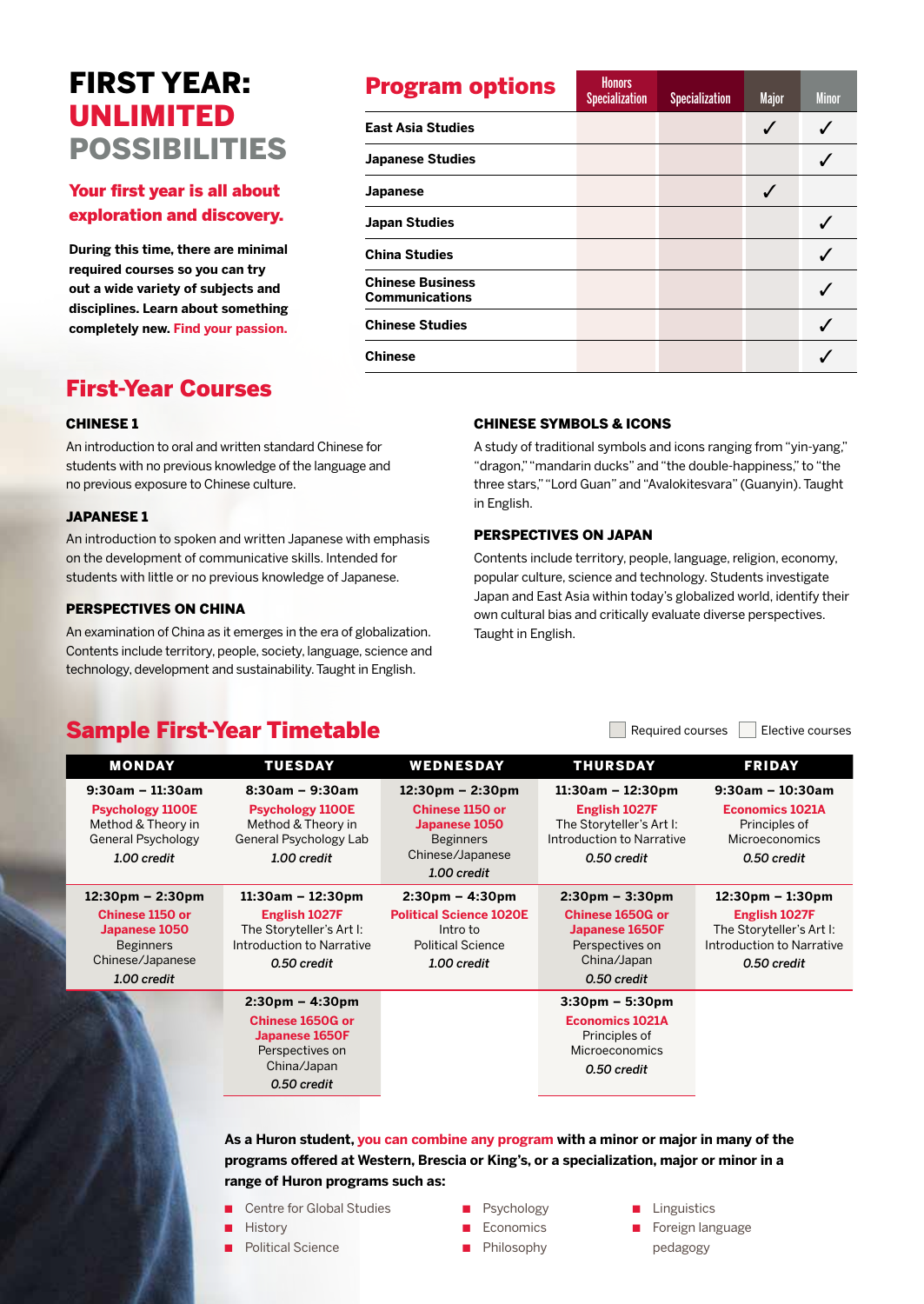

## Huron and HARVARD

As the only university partner in Ontario, Huron students can earn a Credential of Readiness from Harvard's Online Business School.

**huronatwestern.ca/harvard-online**

*"The Department of Chinese, Japanese and Asia Studies gives students the unique opportunity to learn about a distinct culture thousands of miles away — while building critical thinking and creative writing skills, as well as developing their global perspective."*

**MICHIYA KAWAI, PhD Associate Professor and Coordinator Japanese program**



## $\mathbb Z$  FACULTY RESEARCH EXPERTISE

#### **Huron's faculty are experienced researchers and mentors. Here are some of their areas of expertise:**

- Chinese women's literature
- Chinese business culture
- General linguistics
- Japanese linguistics
- Foreign/Japanese language pedagogy

## **SEYOND THE CLASSROOM**

#### **All Chinese, Japanese and East Asia Studies students are encouraged to pursue their interests through independent research. Examples of senior research projects include:**

- Elderly care facilities: Their problems and potential solutions
- Net zero energy housing in Japan and Canada
- An experiential approach to foreign language teaching
- The effects of low birth-rate in contemporary Japan and its challenges
- Future of the Japanese automotive industry: a case study of the cultural challenges the Futaba Corporation faces in its North American operations
- Changing role of Japanese religion
- The globalization of Japanese fashion and pop culture



### AFTER FIRST YEAR, You Can Study:

Cinema in the Chinese Mainland

Chinese Cities and Chinese Culture

Fiction and Chinese **Society** 

Chinese Diasporic Literature in North America

Chinese Symbols and Icons

Trauma, Memory and Narrative

Japan Through Film

Cultural Foundations of Modern Japan

Business Translation



#### **GET INVOLVED!**

- Join Huron's weekly Friday lunch-time Japanese conversation club, or connect with Western's Japanese club.
- Volunteer in the Ontario Area Japanese Speech Contest.
- Serve as an instructional assistant at the Mori-no-Machi (Forest City) Japanese language school on Saturdays.
- Be a peer guide for exchange students from East Asia. Help organize Huron's annual Japan Day and China Day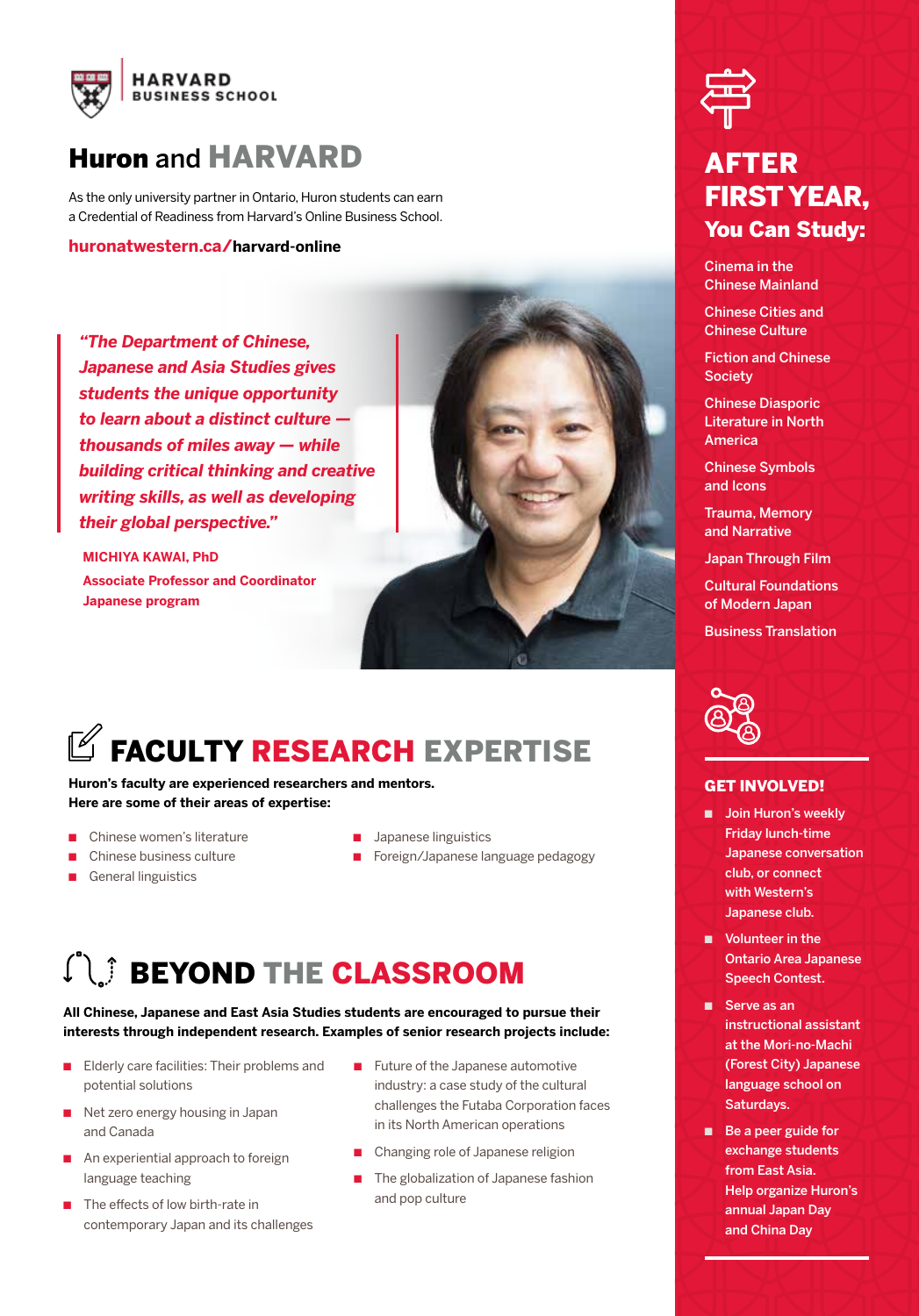## WHY CHINESE, JAPANESE, AND EAST ASIA STUDIES?

- Prepare yourself for a variety of careers. Employers today are looking for people with the ability to analyze information to find creative solutions to problems and effectively communicate their ideas. These skills are acquired when studying language and literature.
- Gain an edge over the competition. Distinguish yourself from other job applicants with competency in more than one language.
- Increase your job opportunities. Bilingualism will make you eligible for more jobs both within and outside of Canada.
- See the world from another perspective. Globalization of the business world demands leaders with a greater awareness of other cultures.
- Acquire deeper understanding of your own culture. Explore your cultural assumptions and biases by studying different languages, perspectives and ways of life.

#### *"International experiences at Huron have shaped me into the person I am today."*

**NICOLE PYSZKA, Class of 2019, double major in East Asia Studies and French; completed year-long exchange in Japan**

## WHAT DO OUR GRADS DO?

**Graduates of this program apply a thorough understanding of the historical, cultural, linguistic and social influences that spur and halt change within and between cultures.** 

- Teaching (foreign language in Canada)
- Teaching (English in East Asia)
- Graduate studies on East Asia
- Interpreting/translating
- Canadian and International business (in East Asia)
- NGO<sub>S</sub>
- Politics
- Journalism
- Diplomatic services
- Intelligence analysis
- Foreign services



#### **TRAVEL STUDY**



**MANY OF OUR STUDENTS SPEND ONE OR TWO SEMESTERS WITH EXCHANGE PARTNER INSTITUTIONS IN CHINA, JAPAN AND VARIOUS PLACES IN EAST ASIA**, WHERE THEY IMMERSE THEMSELVES IN LANGUAGE AND CULTURE, LEARN BY EXPERIENCE AND GAIN FIRST-HAND KNOWLEDGE OF THESE INFLUENTIAL SOCIETIES**.**